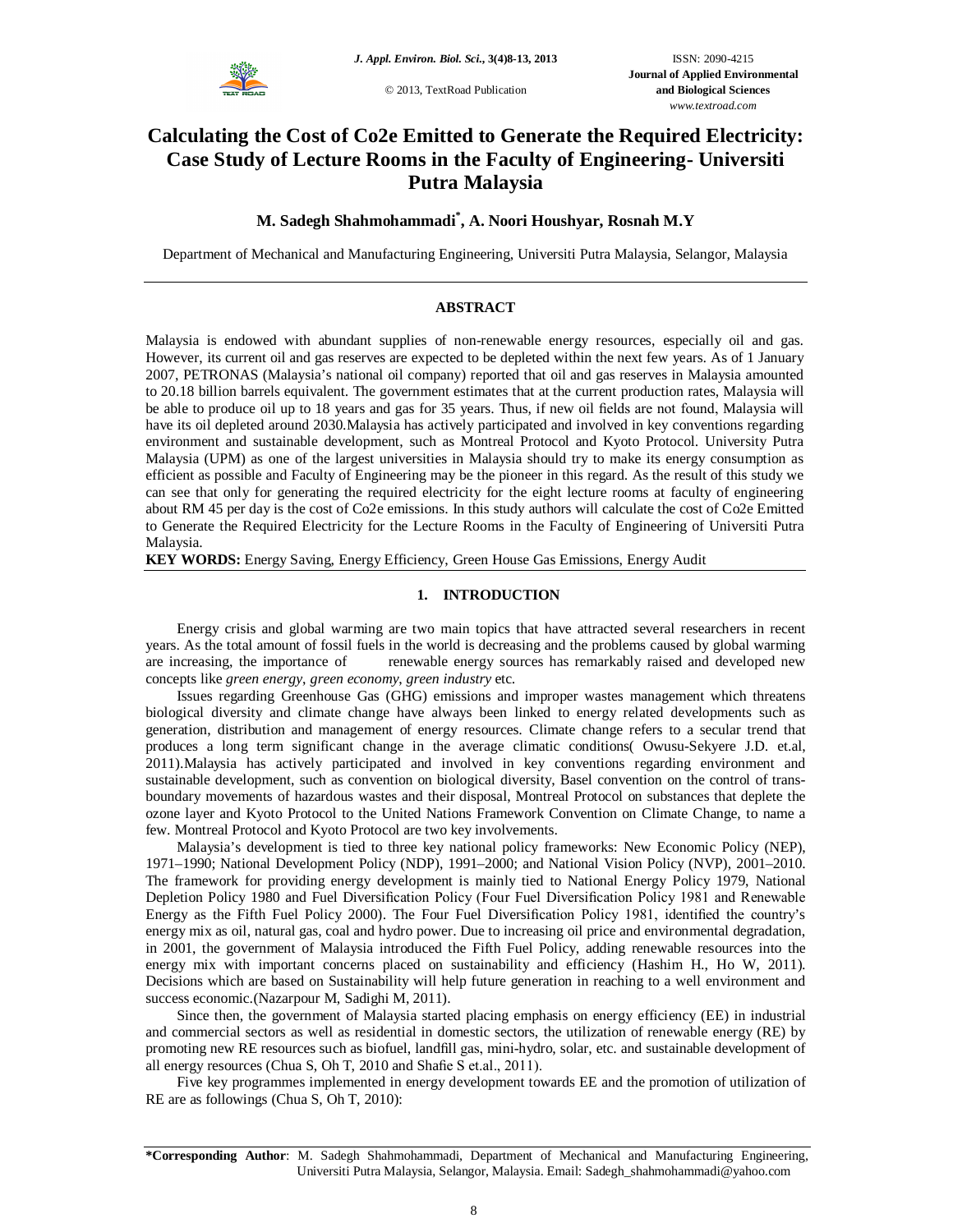- Malaysian Industrial Energy Efficiency Improvement Project (MIEEIP)
- Small Renewable Energy Power Programme (SREPP)
- Malaysia Building Integrated Photovoltaic Technology Application (MBIPV) Project
- Building Energy Efficiency Programme (BEEP)
- Green Building Index (GBI)

Energy Audit is a way to recognize the energy problems and helps organizations to make their buildings energy efficient. Energy audit can be carried out in different ways and with different goals. It can be done to reduce the electricity bill, or to reduce the GHG emissions. The goal of this study is to estimate the Cost of Co2e Emitted to Generate the Required Electricity for the Lecture Rooms in the Faculty of Engineering of Universiti Putra Malaysia. Many efforts have been done to calculate the carbon footprint of different places such as the work by Ozawa-Meida L, et.al. (Ozawa-Meida L, et.al., 2011) and Master thesis of Yi J.L.J (Yi J.L.J, 2012) but the novelty and scientific contribution of this paper is to calculate the CO2e.emitted to generate the electricity used in Faculty of Engineering lecture rooms for both essential electricity and misused electricity and to calculate the cost of emissions as well.

The remainder of the paper was organized is follows: in Section 2, the applied methodology is described, section 3 is devoted to calculations and results and section for will describe the conclusions.

# **2. METHODOLOGY**

Emissions from the use of electrical equipment or appliances are calculated directly from the grid electricity emission factor and the total kWh annual electricity use.

- Generally the steps for calculating carbon dioxide equivalent (CO2e) are shown as below:-
- Step 1: determine activity/consumption data in each sector (kWh used, km travelled and cost spent).
- Step 2: derive associated GHG emission factors (kg CO2e/kWh used, kg CO2e/km travelled or kg CO2e/passenger kilometer and kg CO2e/cost spent). (L. Ozawa, 2011)
- Step 3: multiply activity/consumption data by the associated emission factor to estimate the emissions in kg CO2e for each sector and add up to determine the overall carbon footprint (L. Ozawa, 2011).

Therefore the basic formula below is used for calculating CO2e:

-CO2e = Electricity used (kWh) x Emission factor (kgCO2/ kWh)

The electricity emission factor in Malaysia is 0.509 kg CO2/kWh, which adapted from Energy Information Administration (Jenny Liew, 2012).Referring to step 1, a one weak visual observation was conducted in order to collect the raw data for further analysis. Therefore DK3, DK7 and DK8 were chosen as the sampling locations. The usage or utilization of each electrical appliance in these DKs were monitored and recorded.

Table 1 shows the averages of data gathered from observation:

| Table 1. The averages of data gathered from observation |          |  |  |
|---------------------------------------------------------|----------|--|--|
| <b>Class Occupancy Rate/day</b>                         | 5 Hours  |  |  |
| <b>Number of On Lightings/h</b>                         | 12       |  |  |
| Air Conditioner in use time                             | 11 Hours |  |  |
| <b>Projector In use time</b>                            | 8 Hours  |  |  |
| Computer In use time                                    | 8 Hours  |  |  |
|                                                         |          |  |  |

As the normal working hours of the DKs is from 9 a.m. to 9 p.m., so the ratio of using the class and appliances will be as shown is Table 2.

| Table 2. In use time percentage      |     |
|--------------------------------------|-----|
| <b>Average Class Occupancy Rate</b>  | 42% |
| <b>Average No. of On Lightings/h</b> | 67% |
| Air Conditioner in use time          | 92% |
| <b>Projector In use time</b>         | 67% |
| Computer In use time                 | 67% |

As the result of Table 1 and Table 2 we can calculate the wasting time percentage as shown in Table 3 and Figure 1.

| Table 5. Wasting Time Percentage |                                           |  |  |
|----------------------------------|-------------------------------------------|--|--|
| <b>Appliance</b>                 | <b>Wasting time</b><br>Percentage $(\% )$ |  |  |
| <b>Lightings</b>                 | 37.5                                      |  |  |
| <b>Air Conditioners</b>          | 54                                        |  |  |
| Projector                        | 37.5                                      |  |  |
| Computer                         | 37.5                                      |  |  |

# **Table 3.Wasting Time Percentage**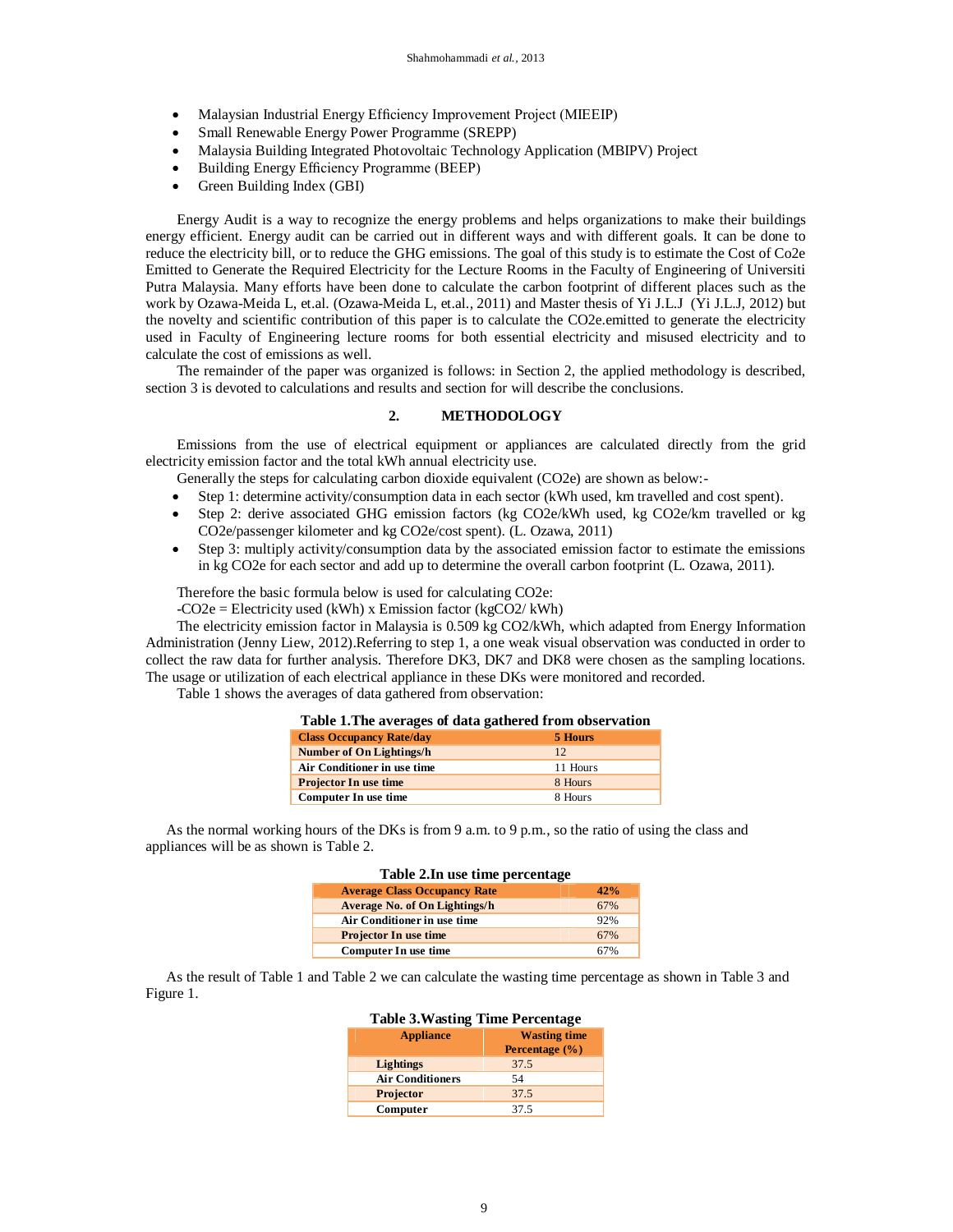



#### **3. RESULTS**

Considering the tables and charts above, we can see that in the low peak period (1pm until 2pm and 5 pm to 9 pm) although there are no people in classes but some of the electrical appliances were not switched off. So this simple aspect can cause the increase of electrical consumption directly.

Back to the further analysis and calculation for total CO2e in DKs, the amount of electrical energy (EC) consumed by an appliance can be determined by using the following formula:

 $EC = \text{Nax} \, \text{Pr} \, \text{x} \, \text{Du}$  (1)

Where  $Na =$  the number of appliances of a particular type,

 $Pr =$  the average power rating of a unit in watt,

Du= the duration of usage of a unit in hours.

For simplifying the calculation steps, the Pr value for each electrical appliance can be referred on table 4, but for air-conditioners we will use the date from industry and consider 11 KW input power for each class.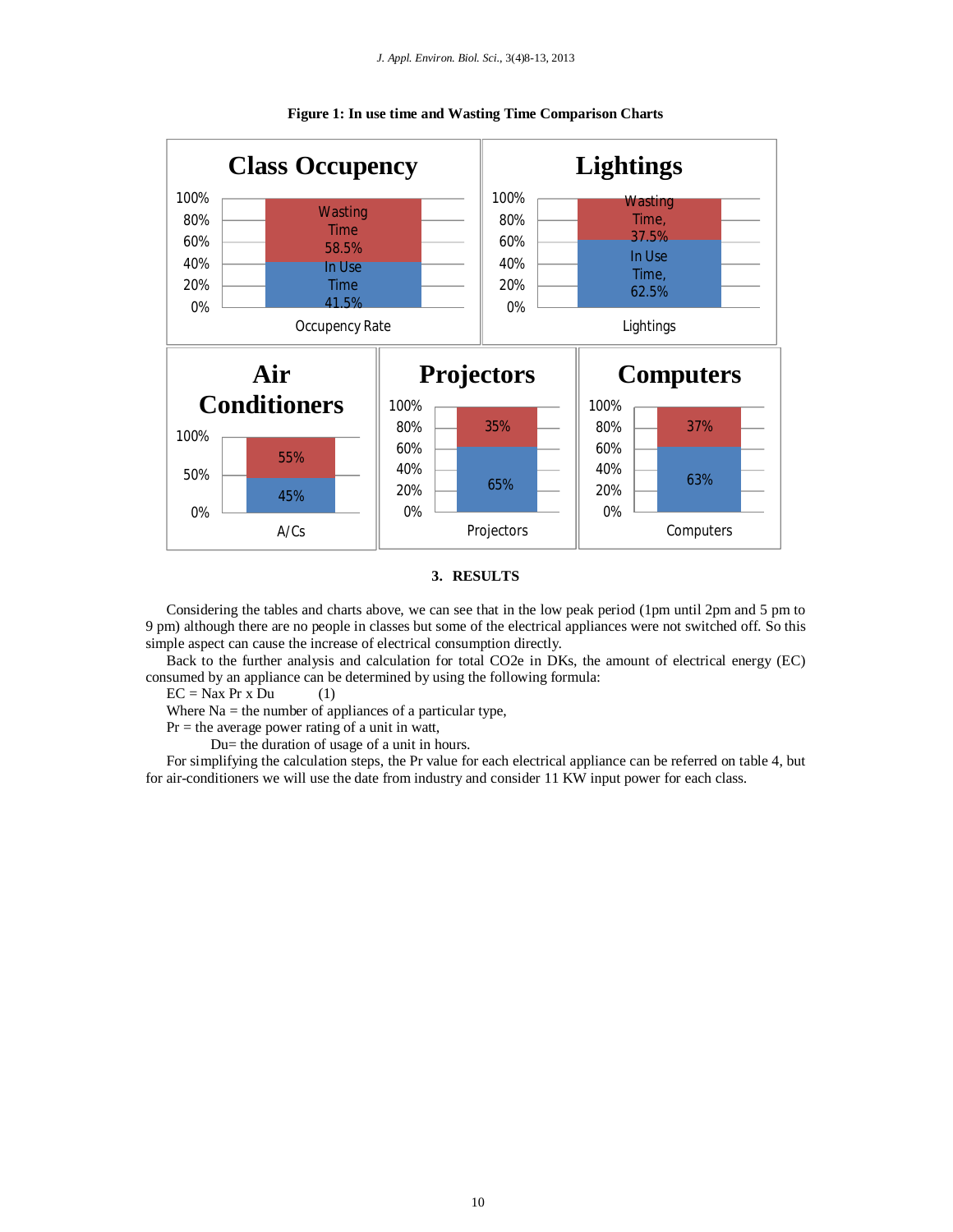| Appliances            | Weekdays                  |                  | Weekends                   |                  | Total hours in a | Average   |
|-----------------------|---------------------------|------------------|----------------------------|------------------|------------------|-----------|
|                       | Daily average<br>usage(h) | Yearly usage (h) | Daily average<br>usage (h) | Yearly usage (h) | year             | power (W) |
| Fluorescent light     | 5.67                      | 1479.87          | 5.45                       | 566.28           | 2046.15          | 30        |
| TV                    | 5.70                      | 1487.7           | 8.15                       | 846.04           | 2333.74          | 80        |
| Fan                   | 11.55                     | 3014.55          | 12.04                      | 1252.16          | 4066,71          | 60        |
| Iron                  | 0.53                      | 138.33           | 0.46                       | 47.84            | 186.17           | 1200      |
| Refrigerator-freezer  | 8.11                      | 2141.04          | 8.11                       | 771.56           | 2919.34          | 196       |
| Rice cooker           | 0.72                      | 187.92           | 0.73                       | 75.4             | 263.32           | 905       |
| Washing machine       | 1.04                      | 270.14           | 1.04                       | 107.64           | 377.77           | 1005      |
| <b>Bulb</b>           | 3.45                      | 899.15           | 3.38                       | 351              | 1250.15          | 70        |
| Hi-fi                 | 2.45                      | 638.15           | 1.93                       | 200.72           | 838.86           | 20        |
| Blender/mixer         | 0.26                      | 66.56            | 0.19                       | 19.76            | 86.32            | 300       |
| Vacuum cleaner        | 0.24                      | 61.34            | 0.27                       | 28.08            | 89.45            | 1200      |
| Toaster               | 0.16                      | 40.46            | 0.14                       | 14.56            | 55.05            | 800       |
| Kettle                | 0.48                      | 125.28           | 0.44                       | 45.76            | 171.04           | 2125      |
| Hand phone charger    | 3.51                      | 916.11           | 3.31                       | 344.24           | 1260.35          | 30        |
| Hair dryer            | 0.09                      | 22.19            | 0.05                       | 5.2              | 27.34            | 1125      |
| Air-conditioner       | 5.05                      | 1318.05          | 4.75                       | 493.48           | 1811.53          | 1385      |
| Personal computer     | 1.97                      | 514.17           | 1.82                       | 188.76           | 702.93           | 100       |
| Microwaye oven        | 0.18                      | 45.68            | 0.17                       | 17.16            | 62.85            | 1125      |
| Water heater          | 0.16                      | 40.46            | 1.23                       | 127.4            | 167.86           | 2000      |
| Electric Gate         | 0.34                      | 88.49            | 0.34                       | 32.74            | 121.33           | 800       |
| Electric water filter | 11.90                     | 3139.24          | 12.93                      | 1240.93          | 4380.15          | 150       |
| VCD/VCR/DVD player    | 3.11                      | 821.04           | 3.15                       | 295.56           | 1120.59          | 250       |

**Table 4.the duration of usages for appliances and average power (Saidur R, 2006)**

Using the abovementioned formula and data in table 4, table 5 shows the energy using and energy wasting from each appliance.

| <b>Appliance</b>        | <b>Energy Consumption</b><br>(kWh) | <b>Energy Wasting (kWh)</b> |
|-------------------------|------------------------------------|-----------------------------|
| Lights                  | 0.36                               | 0.135                       |
| <b>Air-conditioners</b> | 121                                | 66                          |
| <b>Computers</b>        | 0.8                                | 0.3                         |
| <b>Projectors</b>       | 0.8                                | 0.3                         |
| <b>Total</b>            | 122.96                             | 66.735                      |

# **Table 5.Energy Using and Energy Wasting from Each Appliance**

The amount of CO2e can be calculated by multiplying electrical consumption value with emission factor (0.509kgCO2/kWh). Table 6 indicates the amount of Co2e in each DK while the chart is drawn in logarithmic scale.

## **Table 6.Amount of emitted Co2e per DK**

|    | 100                                     |          |                          |               |                |           |
|----|-----------------------------------------|----------|--------------------------|---------------|----------------|-----------|
|    | 10                                      |          |                          |               |                |           |
| δã | 1                                       |          |                          |               |                |           |
|    | 0.1                                     |          |                          |               |                |           |
|    | 0.01                                    |          |                          |               |                |           |
|    |                                         | Lights   | Air-<br>condition<br>ers | Compute<br>rs | Projector<br>S | Total     |
|    | - Emitted Co2e for Energy<br>Using (kg) | 0.18324  | 61.589                   | 0.4072        | 0.4072         | 62.58664  |
|    | -Emitted Co2e for Energy<br>Misuse (kg) | 0.068715 | 33.594                   | 0.1527        | 0.1527         | 33.968115 |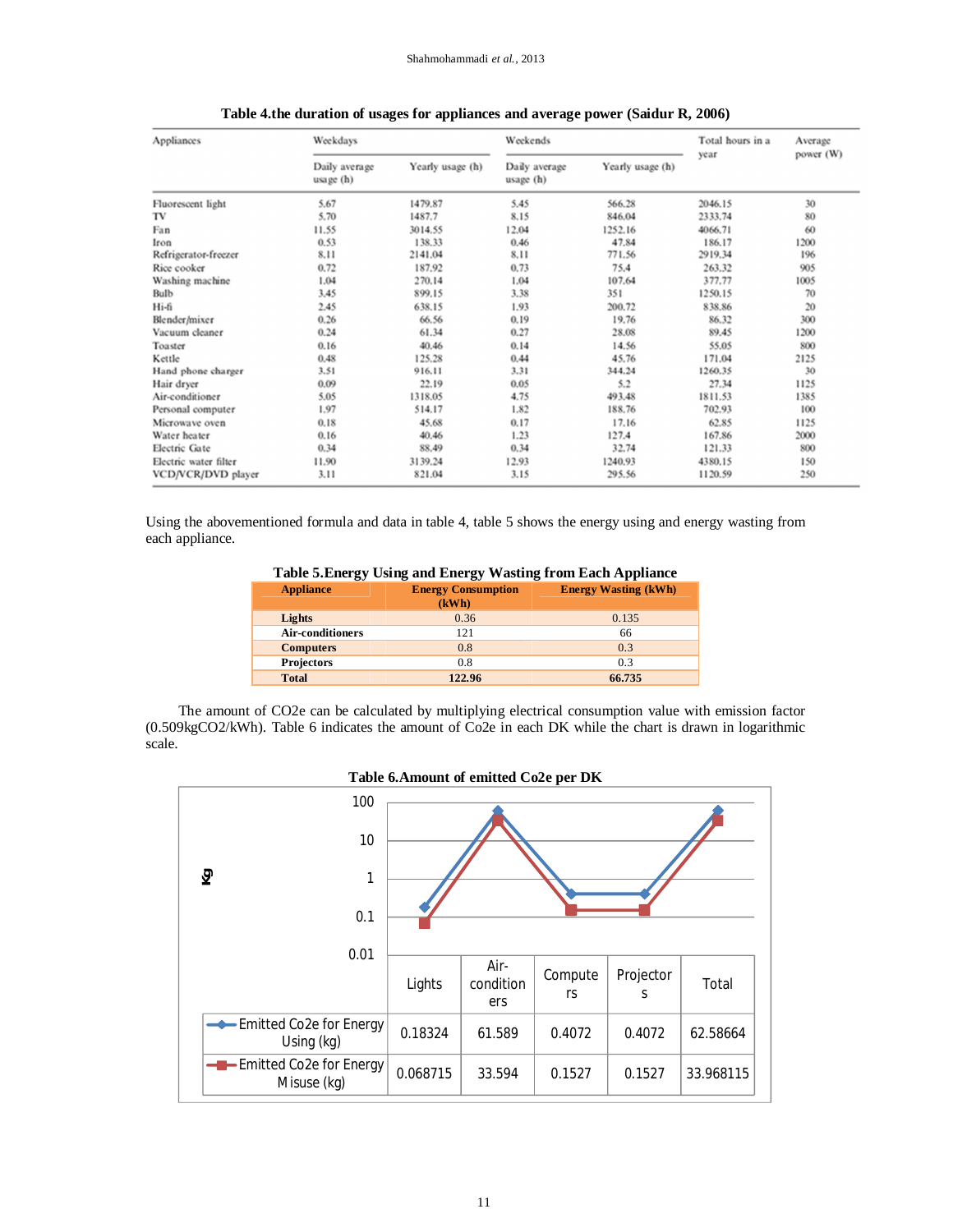As shown above about 62.5 kg Co2e is emitted for generating the electricity of each DK from which about 54% (34 kg Co2e) is being emitted for wasting energy.

According to (Epstin et.al. 2011) the cost of every one ton of Co2e for country is USD 30 (RM 90). So the estimated cost of effects from 8 DKs in UPM Faculty of Engineering can be calculated as follows:

Estimated Total Cost of Co2 Emission=Emitted Co2e amount to generate the power for each class\*Number of classes\*Cost of Co2 emission per ton (2)

Using equation 2 we will have the following results:





Table 7 shows the total cost of Co2e emitted to generate the required electricity for all DKs is about RM 45/day from which about RM 25/day is paid by the country not for benefiting from electricity but also for wasting electricity. The biggest share is for Air-conditioning system. This point must be considered that this amount is only for CO2e emissions and does not include other factors and costs for electricity that make the total cost of electricity to be much higher.

#### **4. CONCLUSION**

Considering Malaysia has actively participated and involved in key conventions regarding environment and sustainable development, such as convention on biological diversity, Basel convention on the control of trans-boundary movements of hazardous wastes and their disposal, Montreal Protocol on substances that deplete the ozone layer and Kyoto Protocol to the United Nations Framework Convention on Climate Change, University Putra Malaysia (UPM) as one of the largest universities in Malaysia should try to make its energy consumption as efficient as possible and Faculty of Engineering may be the pioneer in this regard. Since the airconditioning system has the biggest share in energy use, so it might be the first thing to be improved. It can be seen that only in 8 DKs there is about RM 25 per day cost of Co2e emissions that even does not benefit the students and all of it, is being wasted because of poor energy efficiency programs in UPM.Furthermore, the cost of electricity which is being wasted is not considered in this paper and clearly is more than cost of Co2e emissions.

#### **REFERENCES**

- Chua S, Oh T.H, "Review on Malaysia's national energy developments: Key policies, agencies, programmes and international involvements," Renewable and Sustainable Energy Reviews,vol. 14,pp. 2916–2925, 2010
- Epstein Paul R. Epstein,Jonathan J. Buonocore, Kevin Eckerle, Michael Hendryx,Benjamin M. Stout III, Richard Heinberg,Richard W. Clapp,Beverly May, Nancy L. Reinhart,Melissa M. Ahern, Samir K. Doshi, and Leslie Glustrom, "Full cost accounting for the life cycle of coal"**,** ANNALS OF THE NEW YORK ACADEMY OF SCIENCES, Ann. N.Y. Acad. Sci. 1219, 73–98 New York Academy of Sciences, 2011